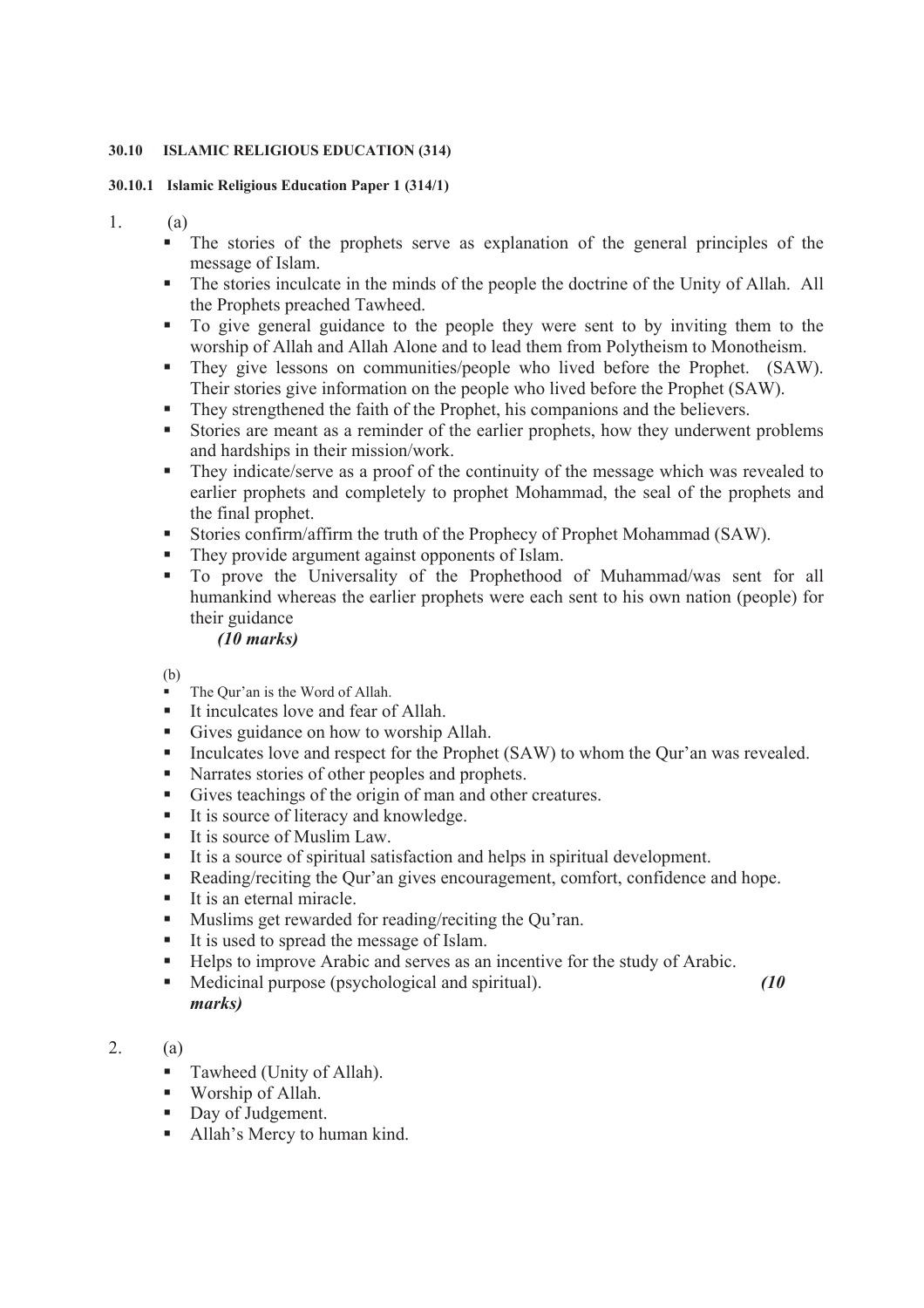- The power of Allah.
- Hell.
- **Paradise.**
- Righteous conduct.
- Condemnation of idol worship. *(8 marks)*

- It is the first chapter of the Our'an/opening Chapter.
- It is referred to as the key to the Our'an.
- $\blacksquare$  It teachers about the attributes of Allah.
- $\blacksquare$  It is a supplication (DUA).
- It is a pillar of prayer. Must be recited in the five daily prayers.
- It praises Allah and shows His Majesty.
- It is also referred to as the greatest surah in th Ouran by the prophet (SAW).
- It is referred to as As-Sab Al-Mathani, the seven repeatedly recited verses. *(12 marks)*

3 (a)

- The hadith must quote what was said or done by the Prophet (SAW).
- It must be traceable to the prophet.
- $I$  It must be Arabic.
- It must have an unbroken chain of transmitters.
- It must not contain accusation against the prophet or his Swahabas (companions/members of the ahlul bait).
- It must be logical and appealing to reason.
- It must not contradict other hadiths on the same subject.
- Hadith should not contradict the teachings of the Qur'an.
- Each of the narrators of hadith must have been well known for his education/scholarship.
- The narrators of the hadith must be people of integrity/unquestionable behavior/trustworthy
- Narrator should not have benefitted from the hadith/economics/sect. *(10 (10) marks)*

(b)

- Through answering question directed to him.
- Through solving problems.
- By practical demonstration/his actions, for example:- perfoming wudhu, prayers.
- **People coming from outlying areas were accommodated and educated on hadith and** Sunnah.
- Trained his wives and companions to answer questions on his behalf.<br>■ Through public addresses/giving discourses
- Through public addresses/giving discourses.
- After teaching his companion, the prophet used to listen to what they had learnt from him.
- Through the actions of his companions which he approved.
- Sent his companions to outlying areas to go and teach.
- Encouraged those whom he taught to teach others. 'Convey my message even if it be one single ayah'.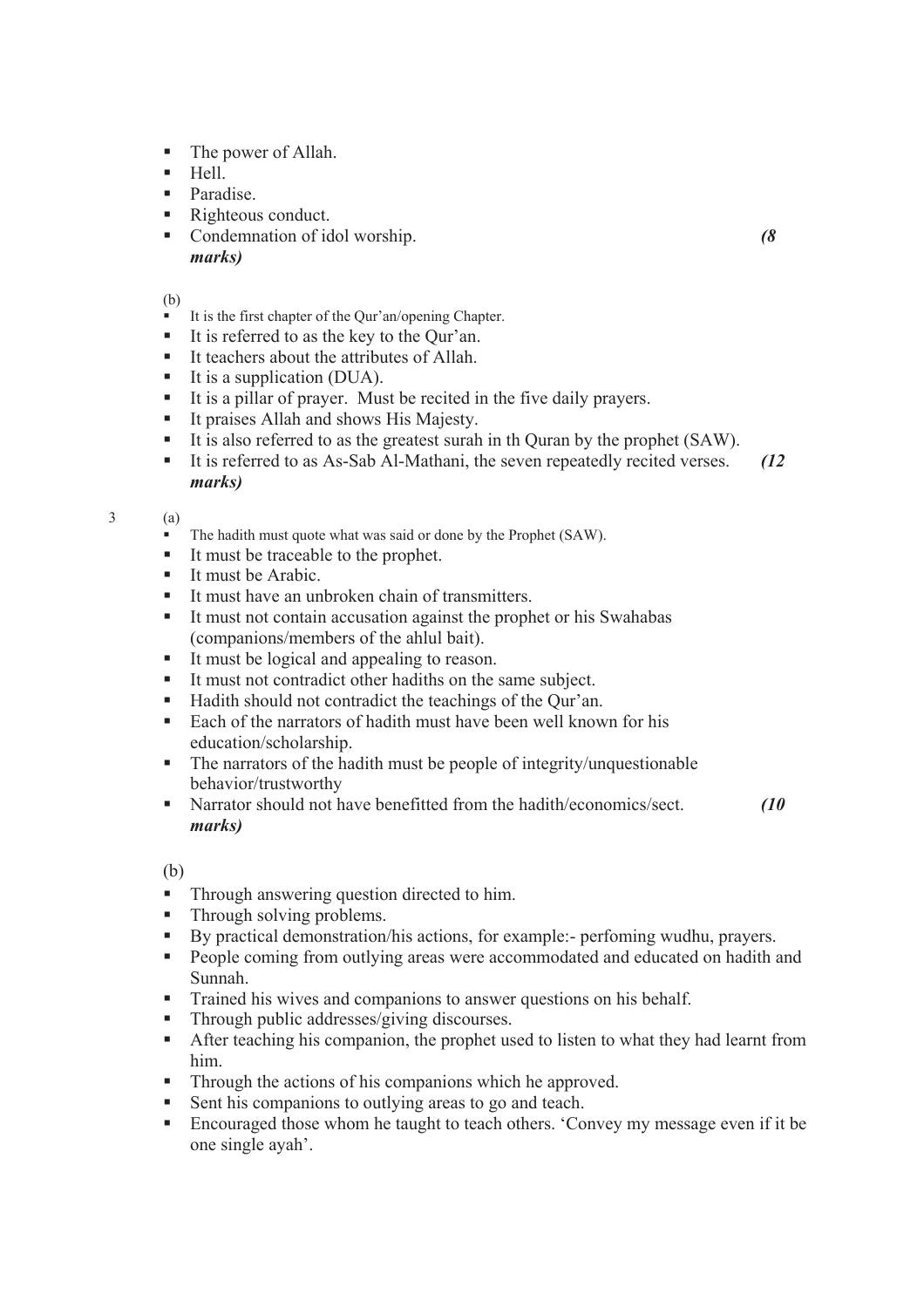- Repetition.
- **Promise of incentives and threat of punishment.**
- Establishment of informal schools. *(10 marks)*

- Yaum al Qiyamah (Day of standing up).
- Yaum al Fasl (Day of separation/sorting out).
- Yaum al Hisab (Day of reckoning).
- Yaum al Baath (Day of awakening).
- Yaum al Diin (Day of judgement).
- Yaum al Muhit (the Encompassing Day).
- $As Sa'ah$  (the hour).
- Yaum al  $-$  Hashr.
- Yaum al-Jamuu.
- Al-Qariya. *(6 marks)*

- Qisas (law of equity) applied for a murderer who kills someone intentionally.
- Punishment of death to the traitor/those who try to overthrow an elected Islamic government/punishment for those who are guilty of treason.
- In war of defence (Jihad) against the enemies of Islam.
- A married man or woman who is given Hadd as punishment for adultery.
- Those who commit highway robbery.
- Apostacy. *(8 marks)*

(c)

- A person must stop the act of sinning immediately.
- A person must show genuine regret fro the wrong committed.
- A person must sincerely/genuinely intend not to repeat the sin/resolve not to sin again.
- A person must amend his/her ways and become righteous.
- Must repent immediately and not wait to repent when one is dying.
- Must ask for forgiveness from Allah.
- There must be intention for Tawba.
- Ask for pardon if it in violation of another person.
- Condition for expatiation must be followed.
- Before the signs of Qiyama are manifest. *(6 marks)*

- The minimum number should be a minimum of two (2) people.
- The time for prayers falls at the same time as that of the noon prayer (dhuhr) and it replaces it.
- The prayer has to be perfomed in congretation led by an Imam.
- If a person misses the Juma prayer, he/she cannot make up for it, instead he has to offer noon prayer.
- Two separate Adhans are made. One for reminding the people to come for prayer and the second to mark the beginning of the sermon.

<sup>4 (</sup>a)

<sup>5. (</sup>a)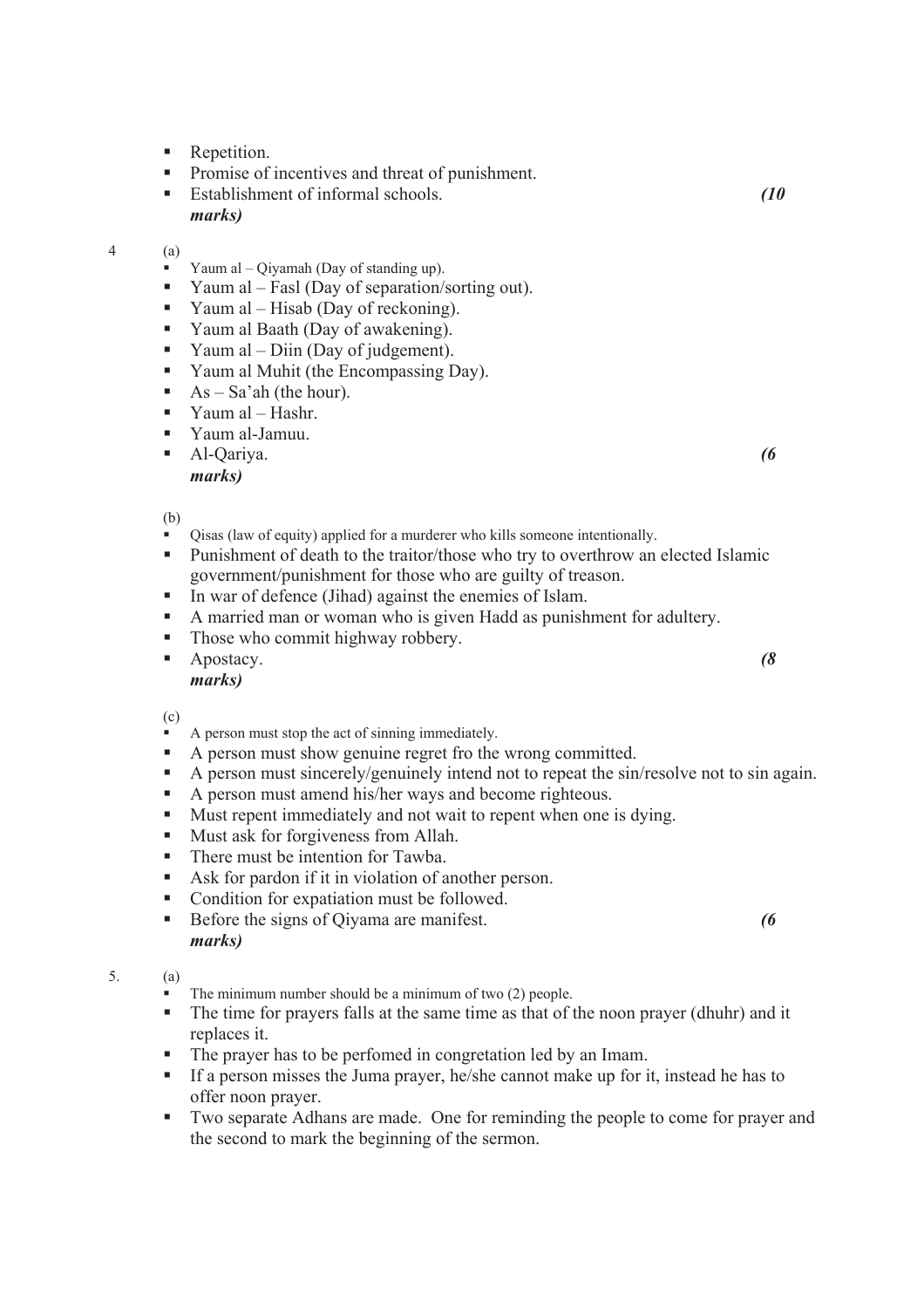- The Khutba (sermon) is delivered by Imam
- Should be done in a central mosque.
- The prayer consists of two rakaas.
- The Imam recites the prayer 'loudly' unlike in dhuhr prayer.<br>It has to be nerformed on Friday
- It has to be performed on Friday. *(8 marks)*

- It is an occasion earmarked by God for the Muslims to express their collective devotion to Him.
- Muslims come together weekly to renew their religious bonds and social solidarity.
- It shows the devotion of Muslims to their God as they leave all what they were doing to the call of God.
- It is a meeting in which the spiritual, social and political accounts of the week are recounted.
- Helps an individual acquire rewards of Juma prayer.
- Trains individual to be obedient to the leaders, as they follow the commands of the Imam as nobody is allowed to talk when the Khutba is going on.
- If Juma prayer helps people from being over-powered by satan as the congregation acts as a veil against satan.

*(12 marks)*

### 6. (a)

- It literally means an effort or an exercise to arrive at one's judgment.
- In its widest sense, it means the use of human reason in the elaboration and explanation of Sharia Law.
- It includes the interpretation of the text of the Qur'an, the assessment of the authenticity of Hadith.

## *(5 marks)*

- (b) (i)
	- Hadith/Sunnah is the second source of Sharia to the Qur'an.
	- The prophet would sometimes explain the intent of the Qur'anic text by making a statement, at other times by an act. For example the Quran commands believers to establish regular prayers without description of the time they have performed. So the prophet prayed among his followers.
	- Revelation on matters of inheritance are in the Qur'an, but it was the prophet who gave an elaborate explanation of how the property should be shared out.

*(5* 

## *marks)*

(ii)

- An agreement of opinion by the learned jurists to come up with a certain solution to a problem.
- It expresses the unanimous consensus by the learned jurist on a matter affecting/relating to Sharia.
- The Our'an exhorts man to 'reflect' to 'understand', to have sense. This shows that mankind is urged to apply reason and to exercise judgement.
- The prophet himself followed/put into practice the principle of reason and judgment in religious matters when there was no express direction given in the Qur'an. Example is when he chose the method of calling people to prayer (Adhan). And when he sent Ibn jabal to Yemen.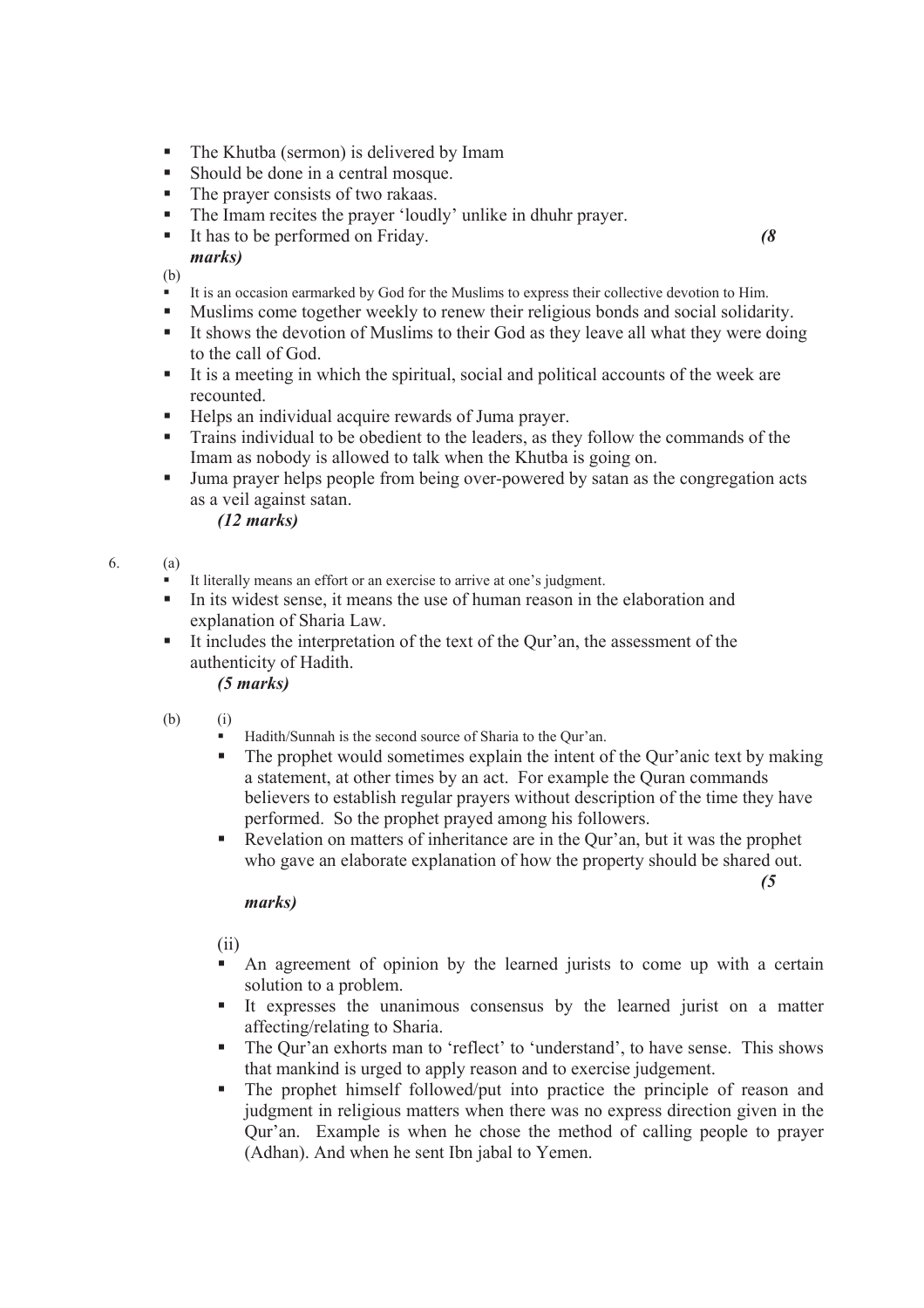## *(5 marks)*

(iii)

- Qiyas means measuring by comparison.
- It is also a legal principle introduced in order to arrive at logical conclusion/verdict/judgement of a certain law on a certain issue.
- If a case comes up for a decision which is not expressly provided for either in the Qur'an or Sunnah, the jurists/scholars look for a similar case in the Qur'an or Sunnah and by reasoning on the basis of analogy arrive at a decision/vedict/ judgment, for example:- punishment given to those who drink alcohol.

### *marks)*

*(5* 

### **30.10.2 Islamic Religious Education Paper 2 (314/2)**

- 1. (a)
	- $I$  It is Sunnah.
	- **Marriage is half of the faith/Reward.**
	- Marriage is the nucleus of the family as a social structure.
	- It is a source of regeneration/procreation.<br>■ Reduces immorality in society/protection
	- Reduces immorality in society/protection against sin.
	- Helps in the control of diseases.
	- **Provides children husband and wife with a home, love and security.**
	- **•** Creates relationships among and between families.
	- Gives family members identity.
	- Promotes psychological and mental peace/tranquility in couples and their children.
	- For companionship.<br>Inches  $\frac{1}{2}$  Inches  $\frac{1}{2}$  Inches Eq. 1.
	- Uphold full right of inheritance *(10 marks)*

(b)

- Allah gave human beings responsibility over nature/creation. Man was appointed vicegerent.
- Human beings will be accountable to Allah over their stewardship of the environment.
- Will be rewarded for caring for and conserving the environment.
- To conserve the natural resources and the aesthetics of the land.
- Helps in the reduction of diseases as it ensures clean environment, clean water and air.
- Reduces human and wildlife conflicts.
- **Prevents global warming and regulates rainfall.**
- Helps prevent natural catastrophies, for example:- flooding, drought
- **Prevents desertification and deforestation.**
- Helps in economic growth and development.
- Helps in the preservation of flora and fauna.
- **Enhances the beauty and aesthetics of the landscape/natural beauty.**
- For survival of man and other creatures, for example:- sources of food, medicine, building materials.

*(10 marks)*

### 2. (a)

- Mirath is the terminology used for the Islamic law of inheritance.
- It also means the transfer of property or items from one person to another.
- Technically, it is a science that shows the eligible heirs as they are assigned inheritance by application of some mathematical principles. *(3 marks)*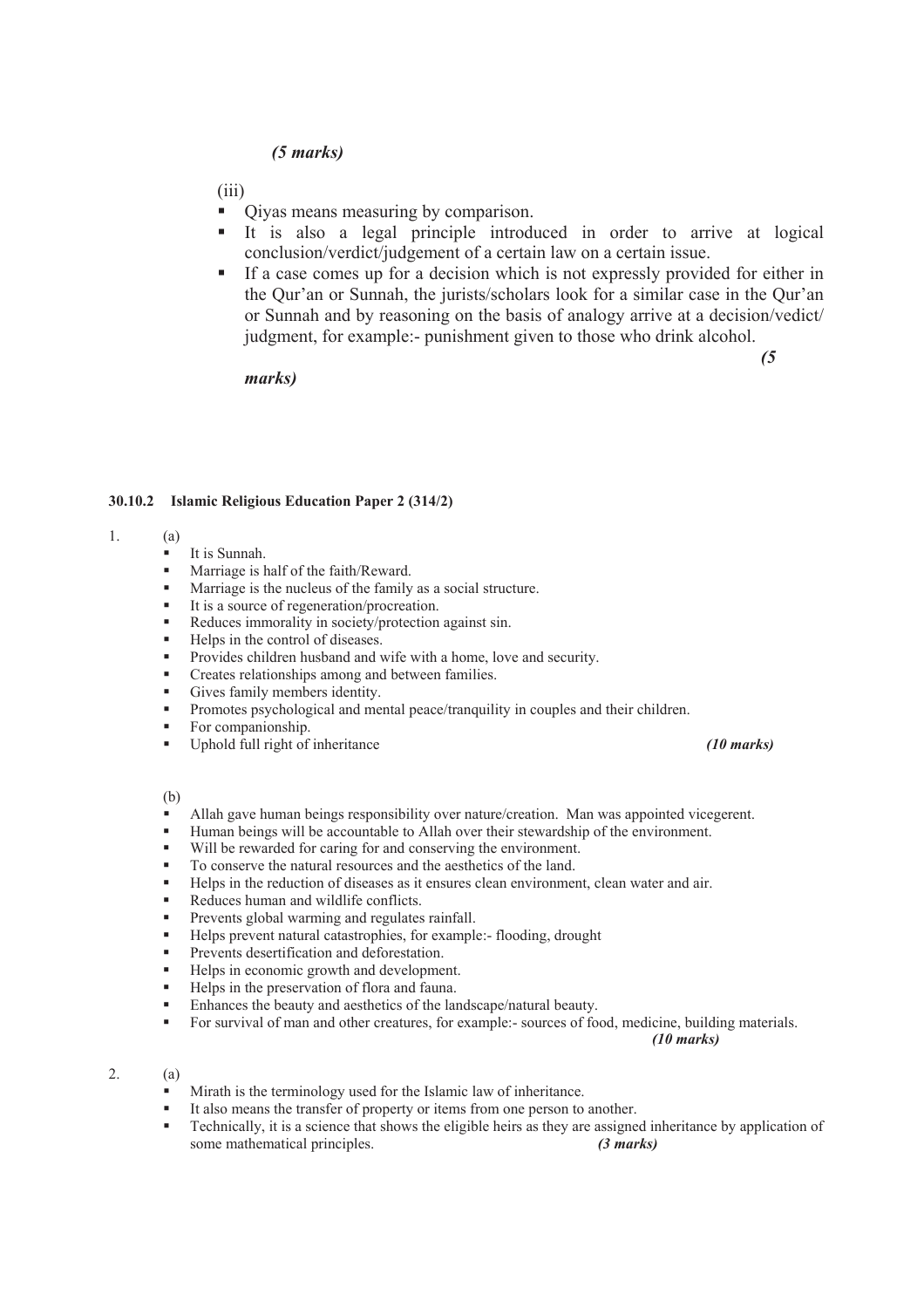- The rights of heirs to ownership of property are safeguarded.
- The rights of orphans to their parents' property are protected.<br>Women are recognised as integral part of the family and their
- Women are recognised as integral part of the family and their right to inheritance of the share of the properly is safeguarded.
- **Property/wealth is fairly distributed to all the members of the deceased's family.**
- It is a divine command which cannot be violated.
- **Property/wealth is not passed only to one individual.**
- It also provides for friends, servants and other people to benefit from the property/wealth through wasiah.
- The law is a comprehensive one that has stood the test of time.
- It blocks social injustice and/economic inequality/ensures social justice and economic equality.
- Allows for circulation of wealth as people take possession of their share of inheritance.
- Safeguards against family squabbles and conflicts over the division of the property of a deceased person.
- Promotes harmony and understanding among the members of the family. *(12 marks)*

### (c)

- Physical abuse, for example:- beatings, burning, pulling ears.
- Social abuse, for example:- discrimination on basis of age, gender, disability, defects, looks.
- Child labour.
- Child prostitution.
- Child sex/paedophile.
- Denial of the right to education.
- Denial of basic needs:- food, shelter, clothing.
- verbal abuse, for example:- calling names, insults, abuses.<br>Insulate legal framework to protect children and their river
- Inadequate legal framework to protect children and their rights.<br>
Giving children drugs and alcohol
- Giving children drugs and alcohol.
- Forced initiation rites, for example:- female genital mutilation/forced circumcision of the girl child.
- Indecent touching, fondling and other sexual gestures.
- Child pornography.
- Pushing/expecting to achieve academic excellence/achievement, for example:- sports.

*(5 marks)*

#### 3. (a)

- Washing hands before you start eating.
- **Recite Bismillahi/dua.**
- Eat that which is in front of you.
- Start eating from the side of the dish going inside.
- Eat with three fingers.
- Eat while sitting straight/not leaning.
- Recite dua after eating.
- **Wash hands after eating.**
- Eat two thirds  $\binom{2}{3}$  and leave the rest for air and water.
- Minimal conversation.
- **Preferably eat with others.**
- When very hungry eat and then pray.
- Clear the food/ avoid waste. *(8 marks)*

### (b)

- Showing gratitude for Allah's favours through words and action.
- Reading/reciting the Quran.
- Performing the five daily prayers, Fardh and Sunnah and observing other devotional acts giving sadaqa and zakat.
- Being humble, gentle and polite to others.
- By being patient and practicing self restraint.
- By protecting, conserving and taking care of Allah's creation.
- By living in peace with oneself and others.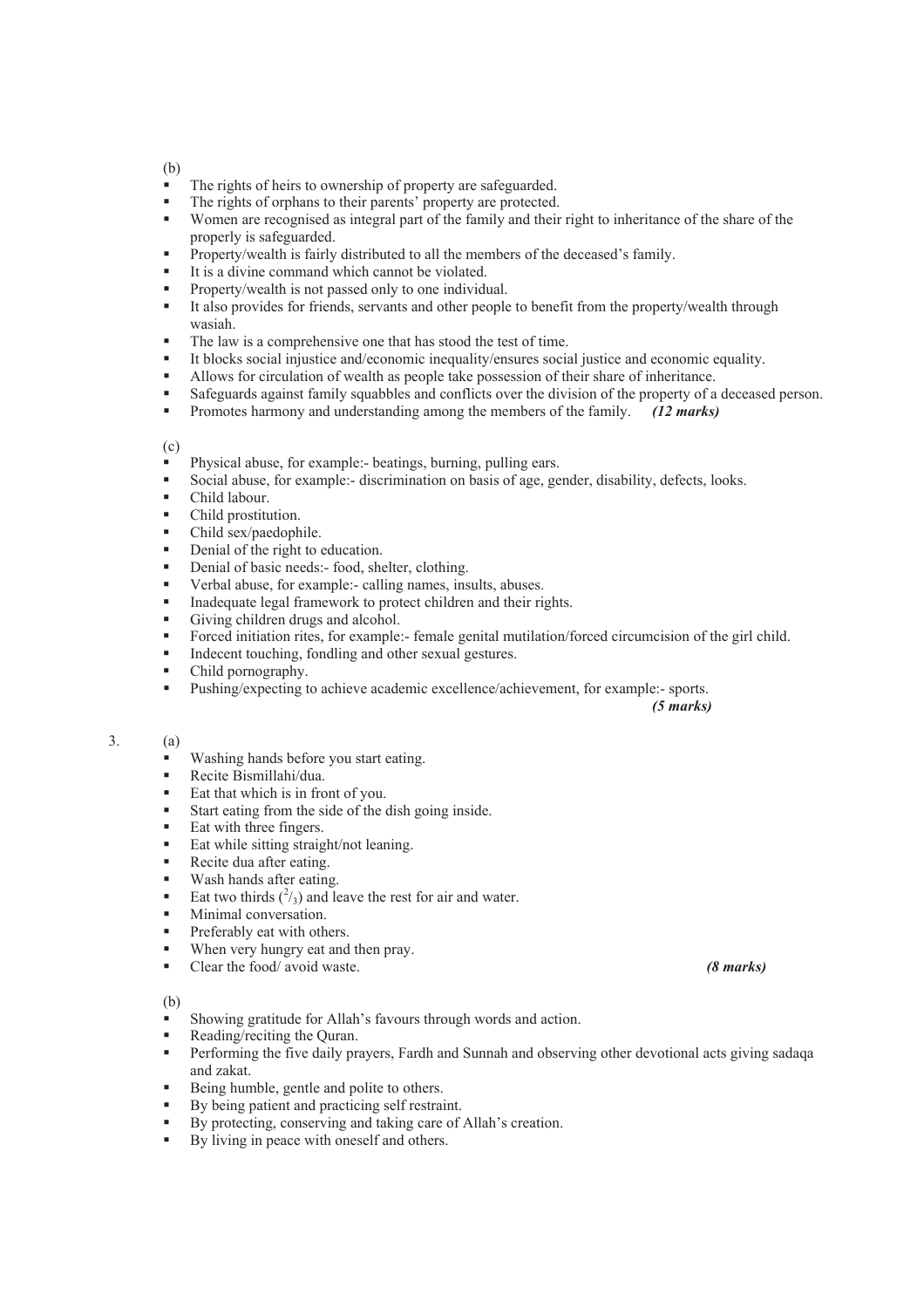- Being content with what one has.
- $\blacksquare$  By living simple and modest lives.
- By leading chaste and moral lives/moral uprightness.
- Keeping away from evil deeds and immoral practices.<br>Devoting time to Allah remembering him and his bou
- Devoting time to Allah, remembering him and his bounty to mankind. *(12 marks)*

### 4. (a)

- They established a brotherhood with the Muhajirin and worked together for the cause of Islam/offered the Muhajirin a safe haven from where they spread Islam.
- Joined with the Muhajirin to propagate Islam as a united front.
- They accepted the Prophet (SAW) as a spiritual and social leader thus enabling him to carry on with his mission.
- They strengthened/reinforced the Muslim army to counter any outside aggression and in military operations.
- Joined the Muhajirin in spreading Islam which hastened and enhanced its spread.
- Learned from the Prophet and the Muhajirin about Islam which they spread to others.
- The support they gave to the Prophet gave him inspiration and motivation to carry on with his mission.
- The Prophet created in Madina a new state and new social order which is still regarded as archetypal model for Muslims everywhere.
- They helped in the building of the Prophet's mosque in Madina using harambee spirit.
- It was in Madina that the Prophet was able to work out a cultus and institutions, for example, Juma prayers, five daily prayers, adhan, prostration during prayer, giving of alms etc.
- Invited the prophet (p.b.u.h.) to Madina and offered to protect him. *(12 marks)*

### (b)

- To ensure that Islam was taught and spread freely in a peaceful environment.
- To ensure peaceful co-existence between Muslims and non-Muslims in Madina.
- To safeguard freedom of worship.
- $\blacksquare$  To safeguard life and property.
- To safeguard freedom of thought, expression, association and religion.
- To reduce/stop territorial and religious wars/conflicts.
- To reconcile different groups living in Madina.
- To provide safe haven for Muslims and non-Muslims.
- To recognise/confirm the Prophet (SAW) as Supreme Leader (religious, political, social, ethical) and organiser of affairs in Madina.
- To ensure tolerance to other peoples' religious practices and beliefs.
- To create a model Muslim state.
- To preserve it for future generation.<br>
Islamic teaching where any agreement
- Islamic teaching where any agreement should be written down. *(8 marks)*

### 5. (a)

- Moral degeneration due to the extravagant life styles of the ruling class who concentrated on pomp and ceremony at the expense of solving the problems of the caliphate.
- Weak leadership by the Caliphs. The Caliphs could not rule the empire efficiently and effectively.
- Dissatisfaction by the provincial governors in response to the appointment of the Turkish guards to take care of the royal security.
- Discontent by the Arab and the Persian soldiers who felt sidelined.
- Some provincial governors led revolts against the Caliph.
- Racial discord between Arabs and non-Arabs, and religious conflicts between Mulims and non-Muslims undermined unity and peace in the Caliphate.
- Decline in military power as the army had been neglected at the expense of cultural affairs.
- Economic unrest due to imposition of heavy taxes and other levies on the population.
- **Latter Abbasid rulers invested enormous powers on the provincial governors and this led to the** decentralization of the administration/power.
- Due to decentralisation of power some provincial governors declared their own autonomy/independence.
- Emergence of Muslim sects such as the Shiites, Qarmathians, etc undermined the unity of the Muslim Ummah.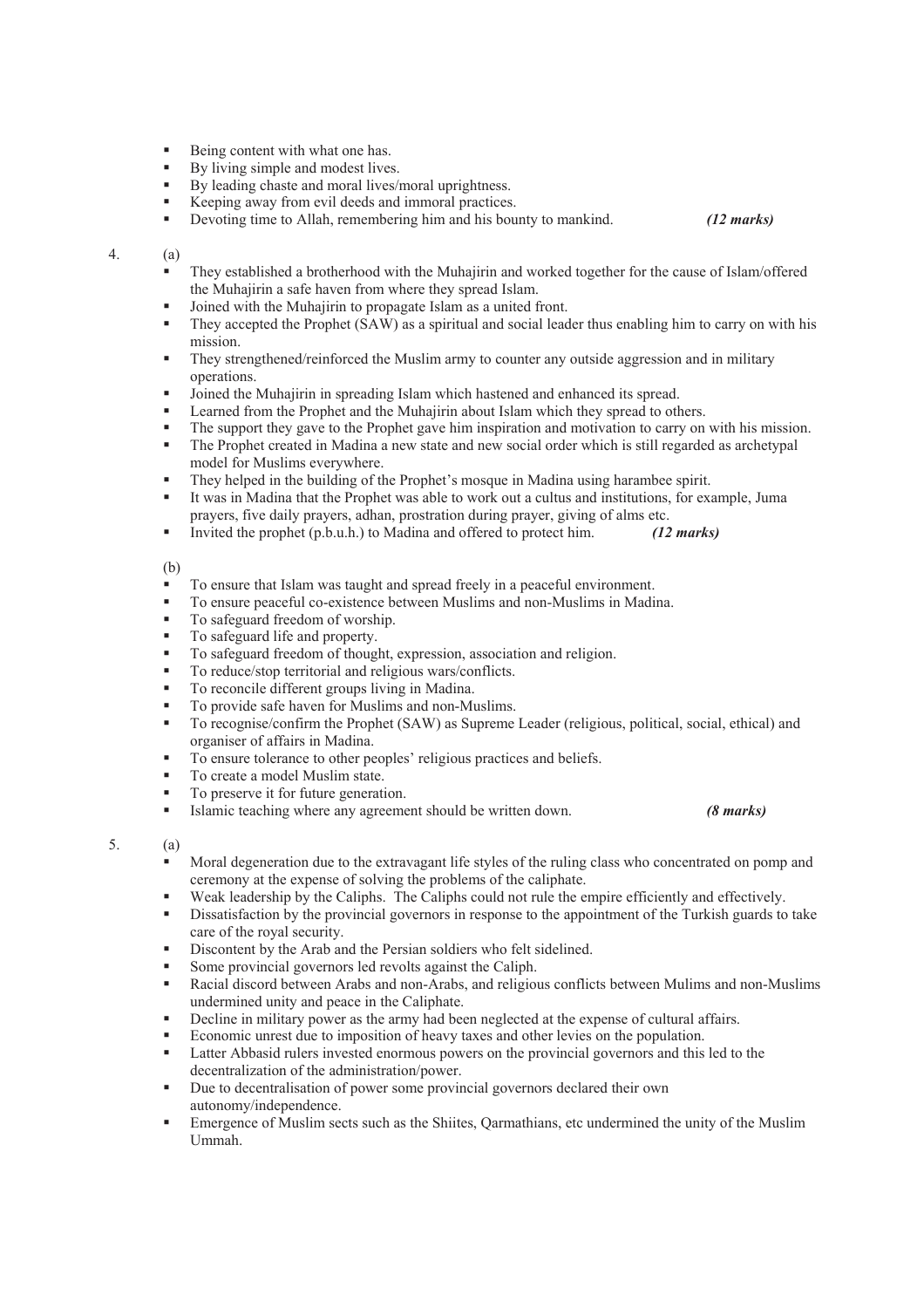- Invasion by the Romans who captured Jerusalem and devastated parts of the Caliphate.
- Invasion by the Tartars.
- Invasion by the Mongols led by Halaghu Khan who killed the Caliph and destroyed Baghdad in 1258 A.D. thus giving the final blow to the Abbasid dynasty.
- Natural catastrophies, for example:- floods, famine weakened the caliphate.
- Vastness of the empire which became difficult to administer/manage.
- Succession problems. *(10 marks)*

- The Caliphs were educated and cultured and they provided patronage for education and learning throughout the Caliphate, for example:- Darul Hikma.
- Madrassas, Primary and Secondary schools, colleges and institutions of higher learning were established throughout the Caliphate.
- Establishment of libraries. A library was attached to every mosque.
- Schools started in private houses and shops.
- The study of the Quran, Hadith, literature, jurisprudence, logic, mathematics, geography, philosophy, astronomy, medicine and music etc was carried out in the education system.
- Learning of Islamic History was promoted.
- Practically everybody including women could read and write and this promoted learning and culture with Baghdad becoming the centre of world culture.
- Books in Persian and Greek were translated into Arabic.
- Islamic jurisprudence became an independent discipline.
- The four Sunni Schools of thought: Hanafi, Maliki, Shafii and Hanbali emerged.
- The archive stage of Hadith.
- Emergence of scholars, for example:- Ibu khaldun, Al Ghazali, Ibn Sina<br>Bureau of research attached to every mosque
- Bureau of research attached to every mosque.<br>Bureau of research on Hodith
- Bureau of research on Hadith.
- Scholars were given prominence. *(10 marks)*

#### 6. (a)

- Authored books on medicine for example:- canon of medicine which were widely referred to.
- Made advances in the treatment of contagious diseases, for example:- T.B.
- Started a study on the interaction/relationship between Psychology and health.
- Made advances in the understanding of diseases spread through water and soil.
- Made contributions in the area of pharmacology. He describes 800 different drugs.
- He was the first to expose meningitis.
- Contribution to medical areas of anatomy, gynaecology and child health.
- His works in medicine are used by universities all over the world.<br>■ Prescribed bealing power of prayer
- Prescribed healing power of prayer. *(7 marks)*

(b)

- Language Kiswahili (mixture of Arabic and Kenyan languages) is the national language of Kenya. It is spoken in every part of Kenya. Arabic or Kiswahili words have their way in every language (including English) and dialect spoken in Kenya.
- A big population of Kenya is made up of Muslims who continue to make reverts/converts. This means that Muslims are found in every city and town in Kenya and even in the rural areas where they continue to influence the way people live and behave.
- Food and methods of cooking, for example: Pilau, Biriani, Kaimati, Mahamri, use of spices in cooking.
- Etiquettes:- manners, behaviour, manners of eating, speech.
- Dress:- mode of dress, buibui, Kangas, Kanzu.
- Architecture and design:- design of houses and use of building materials and way of building.
- Education:- Madrassas, schools and colleges built and run by Muslims, Muslim history/schools, universities.
- Tourism:- attract tourists to come and see historical sights built by Muslims, teaching of Muslim culture and celebrations, for example:- Maulid.
- Urbanisation:- coastal urban centres founded and built by Muslims and mostly inhabited by Muslims, their contribution in developing other urban centres in North Eastern and other areas.
- Intermarriages:- intermarriages with other people continues to spread Islam, Islamic culture and